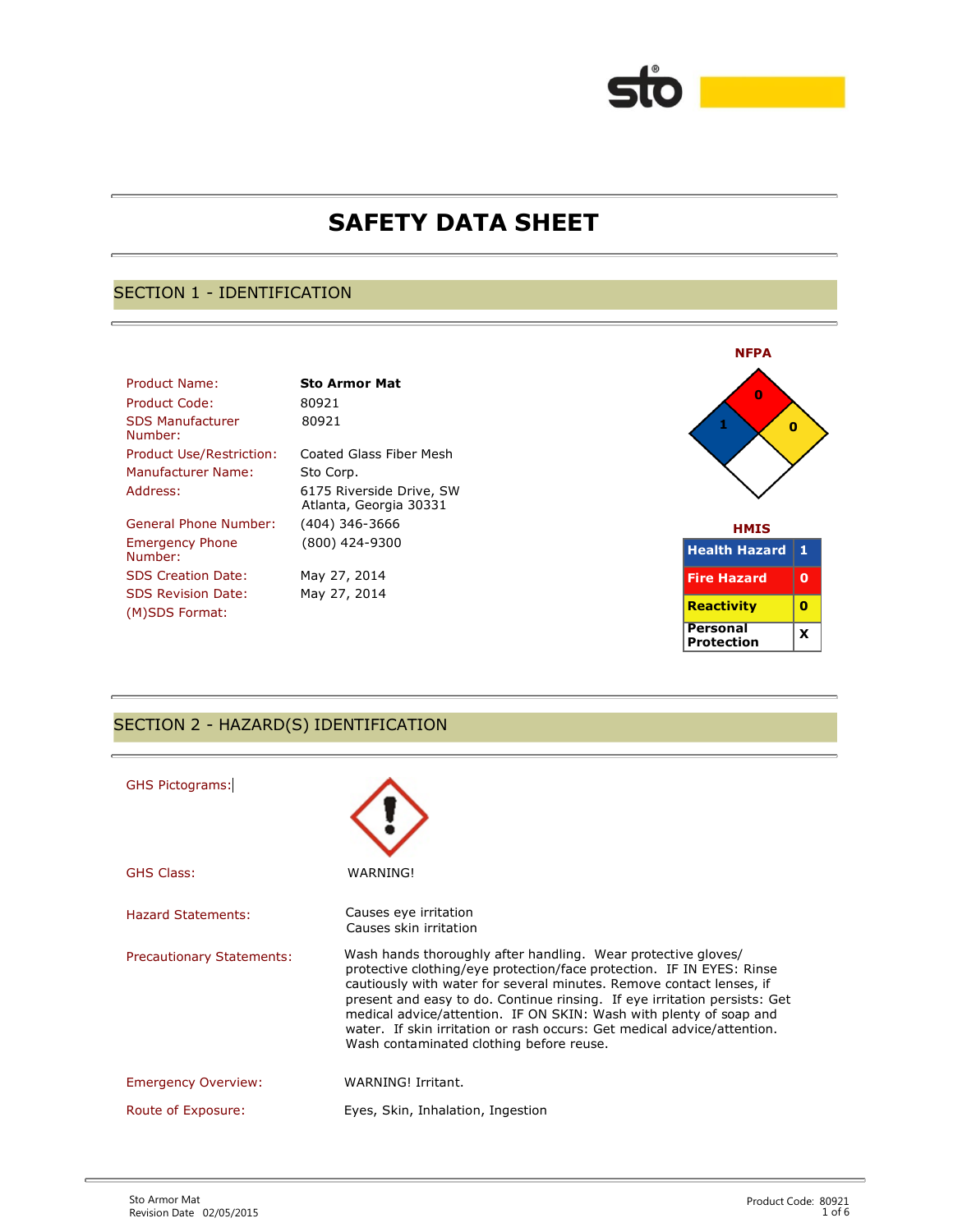| Eye:           | May cause eye irritation when dust is generated or through direct<br>contact.                                |
|----------------|--------------------------------------------------------------------------------------------------------------|
| Skin:          | Prolonged contact may cause mild irritation and itching.                                                     |
| Inhalation:    | Mechanical irritation of respiratory tract may occur if dust is inhaled.                                     |
| Ingestion:     | Ingestion may cause temporary irritation of the digestive tract. If symptoms<br>develop consult a physician. |
| Target Organs: | Eyes. Skin. Respiratory system. Digestive system.                                                            |

## SECTION 3 - COMPOSITION/INFORMATION ON INGREDIENTS

| <b>Chemical Name</b>                                    | CAS#       | <b>Ingredient</b><br>Percent | <b>LD 50</b><br><b>LC 50</b> | <b>ACGIH TLV</b>                                          | <b>OSHA PEL</b>                                                                           | <b>NIOSH REL</b>                 |
|---------------------------------------------------------|------------|------------------------------|------------------------------|-----------------------------------------------------------|-------------------------------------------------------------------------------------------|----------------------------------|
| Fiber textile,<br>continuous<br>filament glass<br>fiber | 65997-17-3 |                              | N/A                          | $10$ mg/m <sup>3</sup><br>total dust<br>$5 \text{mg/m}^3$ | 15mg/m <sup>3</sup><br>total dust<br>$5 \text{mg/m}^3$<br>respirable dust respirable dust | 5mg/m <sup>3</sup><br>total dust |

## SECTION 4 - FIRST AID MEASURES

| Eye Contact:     | Flush with warm running water for 15 min. Do not rub. If irritation<br>persists, consult a physician.                          |
|------------------|--------------------------------------------------------------------------------------------------------------------------------|
| Skin Contact:    | Wash with mild soap and running water. Use a wash cloth to help<br>remove fibers. If irritation persists, consult a physician. |
| Inhalation:      | Glass fibers may cause mechanical irritation to the mouth, nose and<br>throat. Remove the person to fresh air.                 |
| Ingestion:       | Unlikely entry route. If symptoms develop consult a physician.                                                                 |
| Other First Aid: | No special instructions                                                                                                        |

## SECTION 5 - FIRE FIGHTING MEASURES

| Flash Point:                        | N/A                                                                                                                            |
|-------------------------------------|--------------------------------------------------------------------------------------------------------------------------------|
| Auto Ignition Temperature:          | N/A                                                                                                                            |
| Lower Flammable/Explosive<br>Limit: | N/A                                                                                                                            |
| Upper Flammable/Explosive<br>Limit: | N/A                                                                                                                            |
| Fire Fighting Instructions:         | Thermal decomposition of fabric coating may cause irritating smoke<br>and fumes. See Section 10 special decomposition products |
| Extinguishing Media:                | Water, water spray, foam, carbon dioxide, dry chemical                                                                         |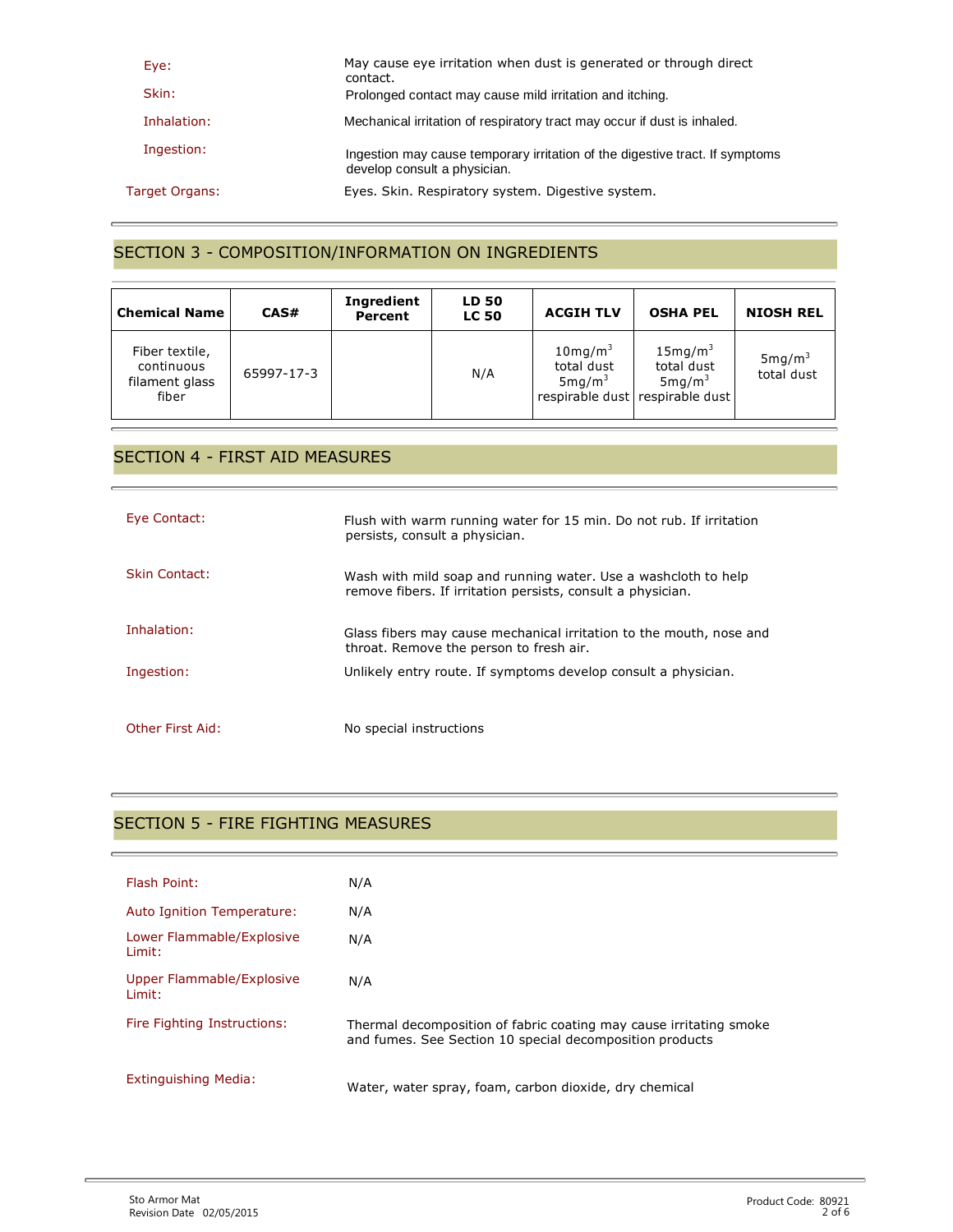| <b>NFPA Ratings:</b>      |   |
|---------------------------|---|
| NFPA Health:              |   |
| <b>NFPA Flammability:</b> | n |
| <b>NFPA Reactivity:</b>   | n |

#### SECTION 6 - ACCIDENTAL RELEASE MEASURES

Spill or Leak: Fibers should be cleaned up by vacuum or by a wet sweeping technique. Do not use compressed air. HEPA filter recommended.

#### SECTION 7 - HANDLING and STORAGE

| Handling:                 | Wear appropriate PPE.                                                      |
|---------------------------|----------------------------------------------------------------------------|
| Storage:                  | Store in a dry place away from direct sunlight.                            |
| Work Practices:           | Handle in accordance with good industrial hygiene and safety<br>practices. |
| <b>Hygiene Practices:</b> | Wash thoroughly after handling.                                            |

#### SECTION 8 - EXPOSURE CONTROLS, PERSONAL PROTECTION - EXPOSURE GUIDELINES

| <b>Engineering Controls:</b> | Use appropriate engineering control such as process enclosures, local<br>exhaust ventilation, or other engineering controls to control airborne<br>levels below recommended exposure limits. Good general ventilation<br>should be sufficient to control airborne levels. Where such systems are<br>not effective wear suitable personal protective equipment, which<br>performs satisfactorily and meets OSHA or other recognized standards.<br>Consult with local procedures for selection, training, inspection and<br>maintenance of the procedures for selection, training, inspection and<br>maintenance of the personal protective equipment. |
|------------------------------|------------------------------------------------------------------------------------------------------------------------------------------------------------------------------------------------------------------------------------------------------------------------------------------------------------------------------------------------------------------------------------------------------------------------------------------------------------------------------------------------------------------------------------------------------------------------------------------------------------------------------------------------------|
| Eye/Face Protection:         | Wear safety glasses, to minimize eye contact during cutting<br>operations. Recommended; chemical splash safety googles                                                                                                                                                                                                                                                                                                                                                                                                                                                                                                                               |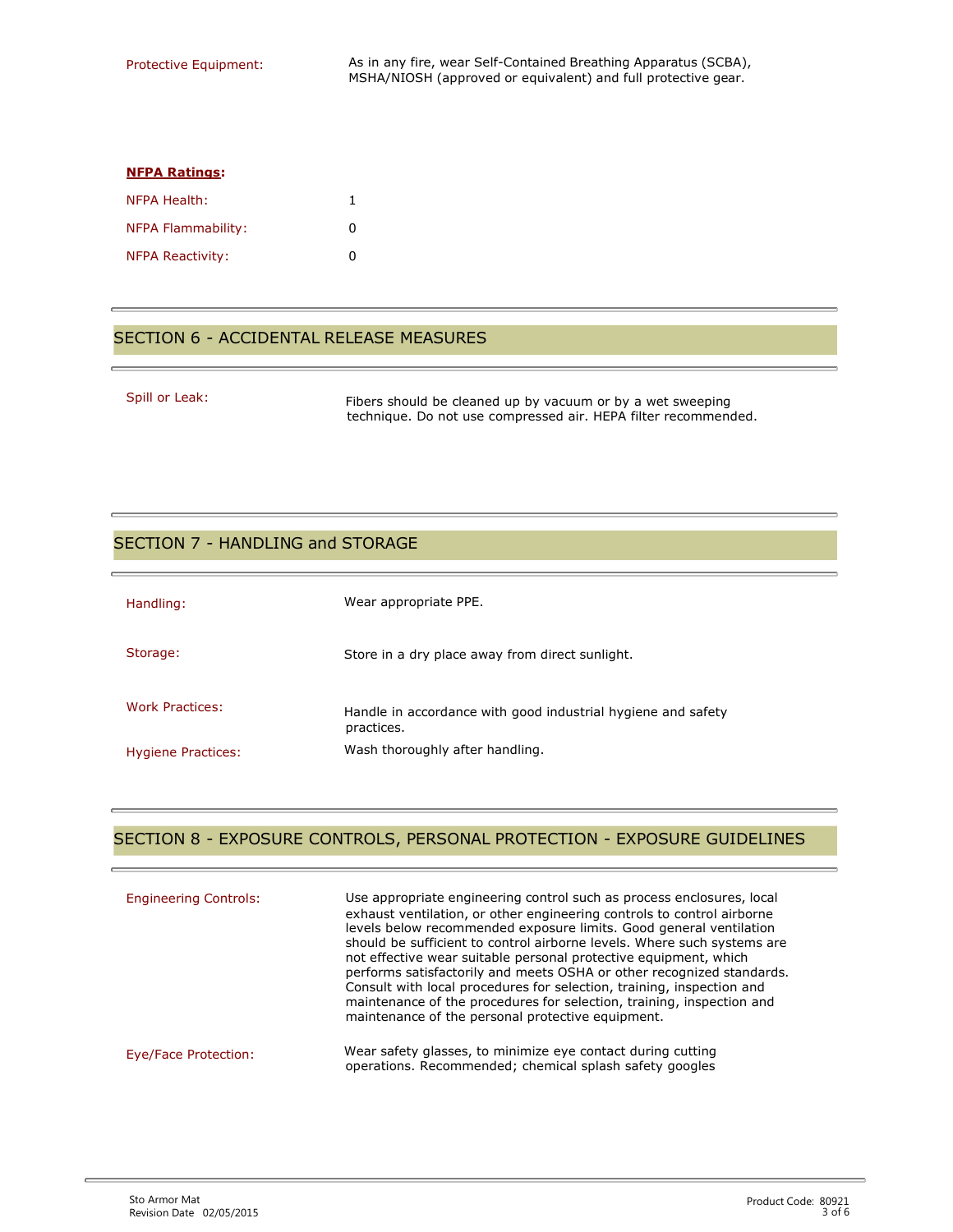| <b>Skin Protection Description:</b> | Wear protective cotton gloves and clothing to protect against nuisance<br>dusts.                                                                                                                                                                                                                     |
|-------------------------------------|------------------------------------------------------------------------------------------------------------------------------------------------------------------------------------------------------------------------------------------------------------------------------------------------------|
| Hand Protection Description:        | Nitrile rubber or natural rubber gloves are recommended.                                                                                                                                                                                                                                             |
| <b>Respiratory Protection:</b>      | Where dust levels exceed the TLV, use a NIOSH approved respirator<br>and PPE against nuisance dusts. Respiratory protection is not<br>required for normal use of this product. If material is cut, gound<br>upon, or sanded, NIOSH/MSH approved respirators for dust should<br>be provided and worn. |
| Ventilation:                        | Mechanical ventilation recommended for process machinery where<br>dust generation is expected. Recommended; local or mechanical<br>when cutting the product.                                                                                                                                         |
| <b>PPE Pictograms:</b>              |                                                                                                                                                                                                                                                                                                      |
| <b>Exposure Guidelines</b>          | Avoid generating dusts and if PEL is exceeded use PPE, barrier creams<br>and suitable clothing to avoid nuisance dusts.                                                                                                                                                                              |

## SECTION 9 - PHYSICAL and CHEMICAL PROPERTIES

| Appearance:              | <b>Woven Glass</b><br>Fabric | <b>Physical State:</b>   | Solid                   |
|--------------------------|------------------------------|--------------------------|-------------------------|
| <b>Boiling Point:</b>    | N/A                          | Solubility in Water:     | Insoluble               |
| <b>Evaporation Rate:</b> | N/A                          | <b>Specific Gravity:</b> | 2.5                     |
| Freezing Point:          | N/A                          | Vapor Density:           | N/A                     |
| <b>Melting Point:</b>    | N/A                          | Vapor Pressure:          | N/A                     |
| <b>Molecular Weight:</b> | N/A                          | Viscosity:               | N/A                     |
| Odor:                    | N/A                          | % Volatile:              | Non-volatile            |
| pH:                      | N/A                          | <b>Static Charge</b>     | Can Build Static Charge |

### SECTION 10 - STABILITY and REACTIVITY

Chemical Stability: Stable under recommended handling and storage conditions.

Hazardous Polymerization: Hazardous polymerization does not occur.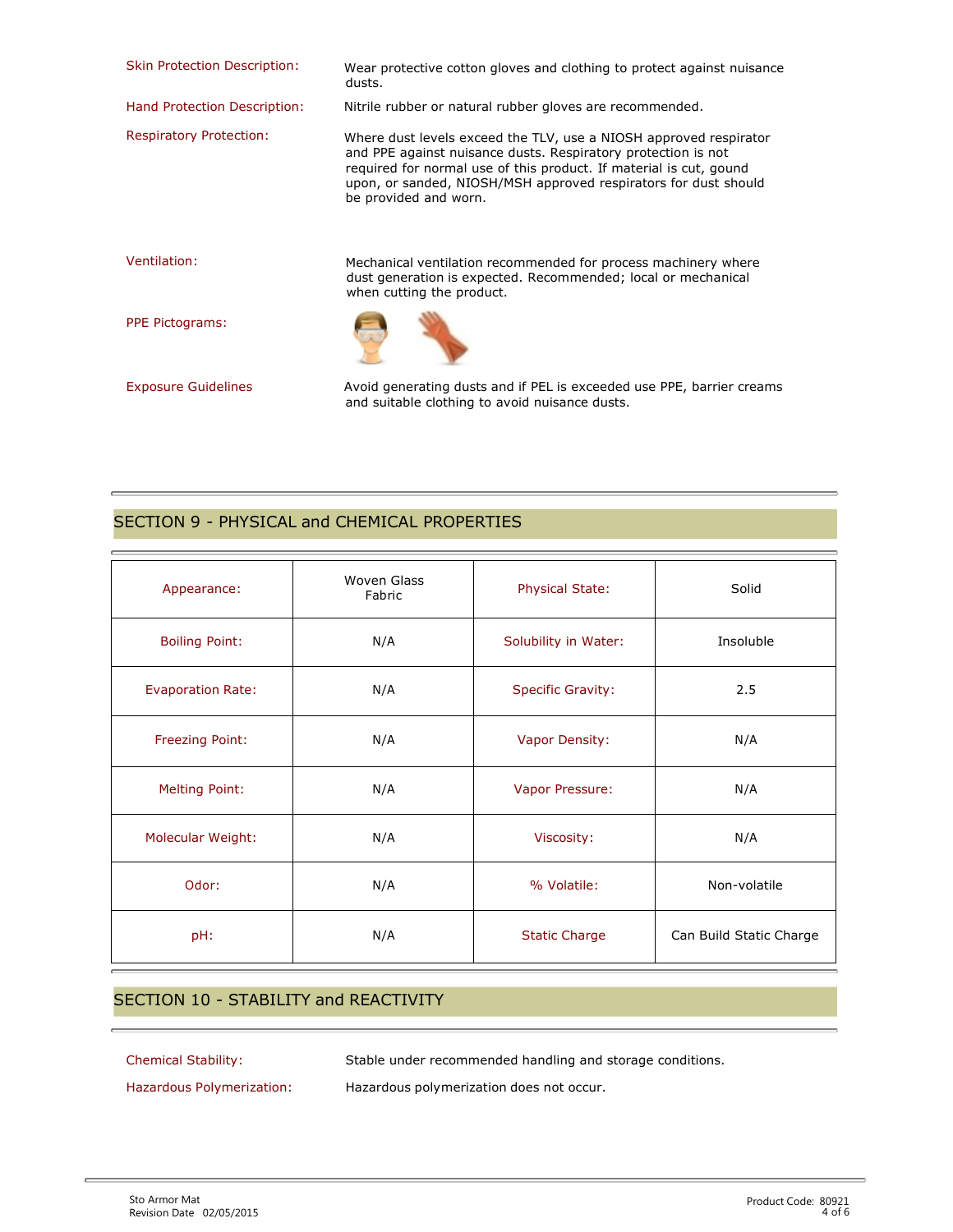Special Decomposition Products:

CO, CO<sub>2</sub>, oxides of Nitrogen, SO<sub>2</sub>

### SECTION 11 - TOXICOLOGICAL INFORMATION

| Eye:                       | No known effects                                                                                                                                         |
|----------------------------|----------------------------------------------------------------------------------------------------------------------------------------------------------|
| Skin:                      | May aggravate pre-existing conditions.                                                                                                                   |
| Ingestion:                 | No known effects                                                                                                                                         |
| Inhalation:                | May aggravate pre-existing conditions.                                                                                                                   |
| Sub chronic:               | No known effects                                                                                                                                         |
| Sensitization:             | No known effects                                                                                                                                         |
| Teratology:                | No known effects                                                                                                                                         |
| Reproduction:              | No known effects                                                                                                                                         |
| Mutagenicity:              | No known effects                                                                                                                                         |
| Chronic / Carcinogenicity: | IARC has classified Continuous Filament Fiberglass as Group 3, Not<br>Classifiable as to Human Carcinogenicity. 9th Report on Carcinogens,<br>NPT, 2001. |

## SECTION 12 - ECOLOGICAL INFORMATION

| Ecotoxicity:               | This product is not associated with or expected to cause any harm to<br>fish, plants or animals. |
|----------------------------|--------------------------------------------------------------------------------------------------|
| <b>Environmental Fate:</b> | No environmental information found for this product.                                             |

#### SECTION 13 - DISPOSAL CONSIDERATIONS

Waste Disposal: Dispose of in accordance with Local, State, Federal and Provincial regulations.

## SECTION 14 - TRANSPORT INFORMATION

| <b>DOT Shipping Name:</b> | Not regulated. | Product Label:         | N/A |
|---------------------------|----------------|------------------------|-----|
| Technical Shipping Name:  | N/A            | Freight Class Package: | N/A |